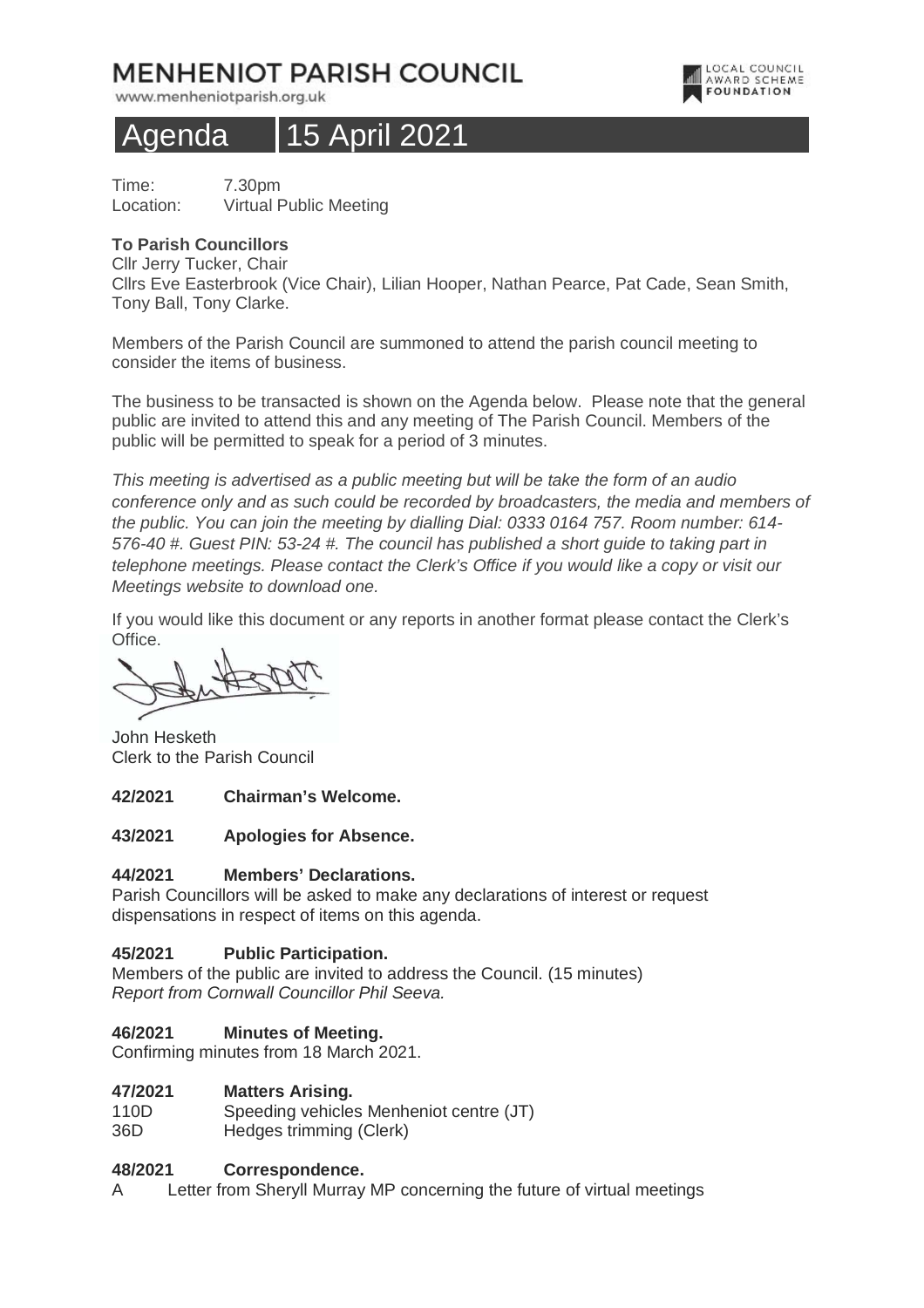# **49/2021 Planning**

A To agree the parish council's response to Cornwall Council consultations on new planning applications received before the agenda was finalised. Ref: PA21/02075

Proposal: Removal of existing mobile home caravan and construction of new dwelling house, including provision of external garden amenity area and vehicular parking Location: Mobile Home at Crossways Menheniot Liskeard Cornwall PL14 3RF

# Ref: PA21/03126 FOR INFORMATION ONLY

Proposal: Application for Prior Notification for Agricultural Building for Machinery, feed and livestock handling

Location: Cartuther Barton Horningtops Liskeard Cornwall PL14 3PS

B Any applications received by Cornwall Council by the time of the meeting. Information only. None received.

C Planning applications approved by Cornwall Council.

PA21/01699 Planning Permission required

Proposal: Prior notification of agricultural building

Location: Great Trethew Farmhouse Horningtops Liskeard Cornwall PL14 3PY

PA21/01315 APPROVED

Applicant: Mr Julian Garfield

Location: Land East Of North Treviddo Farm Horningtops Cornwall

Proposal: Construction of a general purpose agricultural building.

D Planning applications refused by Cornwall Council or withdrawn by the applicant. Information only. None refused.

# **50/2021 Finance**

A Accounts for Payment – Schedule 2021/22 - Members are to consider the payment schedule and agree payment.

| <b>Date</b>              | Payee                | <b>Description</b>    | Pay        |          |
|--------------------------|----------------------|-----------------------|------------|----------|
| 26/04/2021               | <b>Salaries</b>      | March 2021            | <b>OLB</b> | 957.72   |
| 26/04/2021               | <b>HMRC</b>          | <b>PAYE</b>           | <b>OLB</b> | 183.80   |
| 16/04/2021               | John Hesketh         | <b>Expenses</b>       | <b>OLB</b> | 343.72   |
| 16/04/2021               | Dave Peat Waste      | Skip hire             | <b>OLB</b> | 170.00   |
| 16/04/2021               | <b>Phoenix Print</b> | Parish Newsletter     | <b>OLB</b> | 65.00    |
| 16/04/2021               | <b>RoSPA</b>         | Playground inspection | <b>OLB</b> | 177.00   |
| All payments this period |                      |                       |            | 1,897.24 |

B Bank Payment Receipts. For information.

| <b>Date</b>                   | Paver                       | <b>Description</b>    |  |        |
|-------------------------------|-----------------------------|-----------------------|--|--------|
| 01/03/2021                    | <b>Phil Seeva</b>           | Community Chest grant |  | 600.00 |
| 12/03/2021                    | St Keyne PC                 | Contribution to SLCC  |  | 72.00  |
| 19/03/2021                    | <b>Allotments Committee</b> | Payment in            |  | 105.00 |
| period                        | Misc income                 | Allotments & licence  |  | 54.00  |
| All bank receipts this period |                             |                       |  | 831.00 |

C Bank Reconciliation.

This report may be viewed on the council's website

# D Outturn Q4 2020-21

This report may be viewed on the council's website

E Councillors will be asked to support applications to award grants to the following groups:

i Menheniot Parochial Church Council (graveyard maintenance £1,200) **VOTE**

ii Menheniot Cherry Fayre (gazebo £379.99) **VOTE**